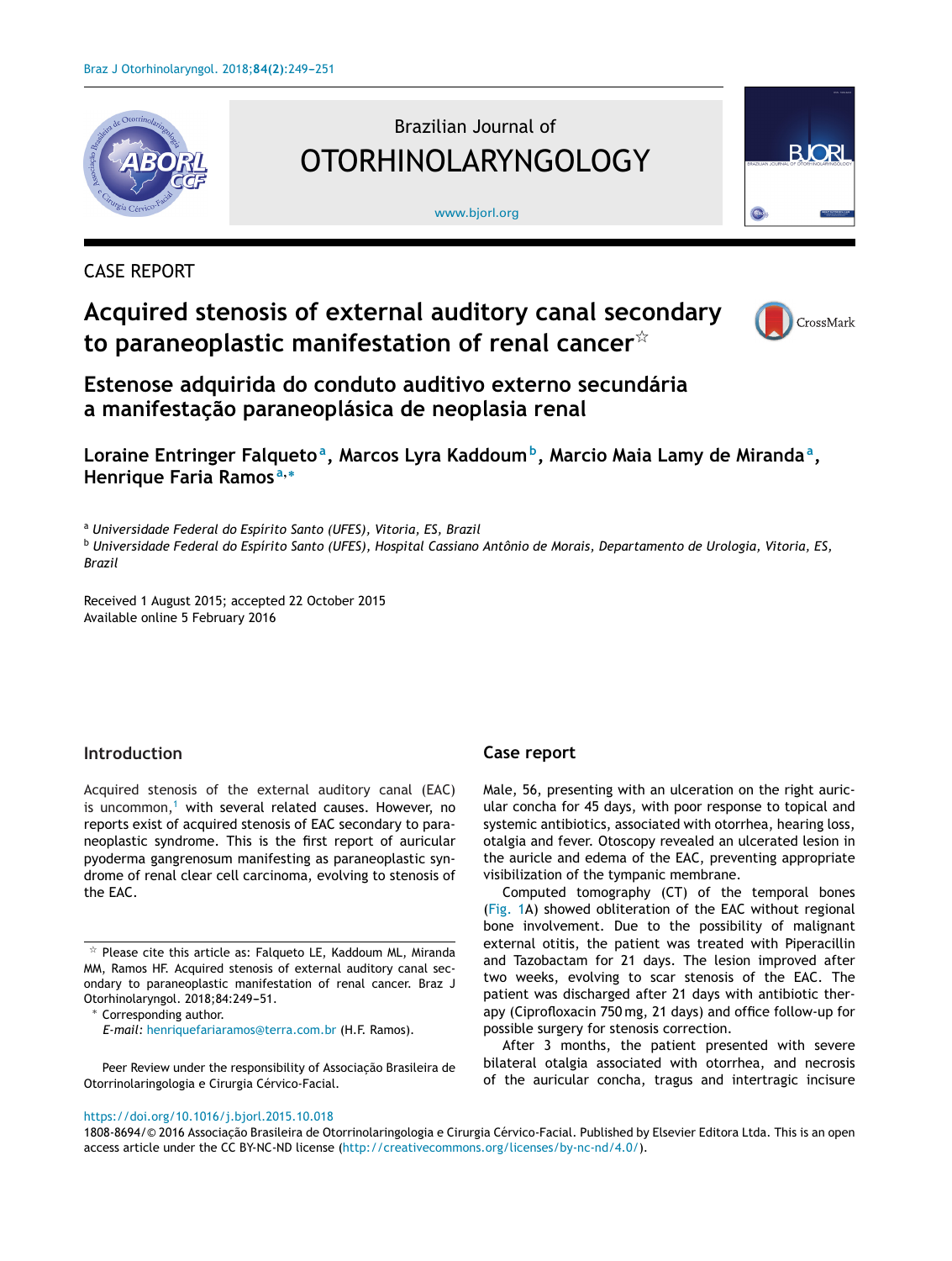<span id="page-1-0"></span>

**Figure 1** (A) Temporal bone tomography (CT) showing obliteration of right EAC. (B) Photomicrograph of the external ear biopsy suggestive of pyoderma gangrenosum (Hematoxylin and eosin staining;  $10\times$ ). (C) Contrast abdominal CT showing the tumor in the left kidney.

bilaterally. Histopathologic examination revealed nonspecific chronic inflammation affecting the dermis and the perichondrium with focal ulceration of the skin, suggestive of pyoderma gangrenosum (Fig. 1B). Multisensible *Acinetobacter baumani* was isolated in the culture. Inflammatory markers, C3, C4, p-ANCA, c-ANCA and ANA were normal.

An isodense mass was observed in an abdominal CT, located in the middle third of the left kidney, heterogeneous, with peripheral contrast uptake of 6 cm  $\times$  6.4 cm  $\times$  6 cm (Fig. 1C). The patient subsequently underwent a left nephrectomy with histological diagnosis of a clear cell variant of renal carcinoma.

#### **Discussion**

Stenosis of the EAC is rare, with an incidence of 0.6 cases per 100,000 inhabitants. $<sup>2</sup>$  [T](#page-2-0)he most common cause is chronic</sup> external otitis. However, recurrent or persistent suppurative otitis media, foreign body, trauma, radiation, tumors are also reported.<sup>[1](#page-2-0)</sup>

Chronic ulcerated lesions affecting the EAC and auricles can be secondary to several diseases, including malignant external otitis, skin infection (fungal, mycobacterial or viral), insect bites, lymphoma, cutaneous primary tumor, metastasis, perichondritis, vasculitis, Wegner's granulomatosis, artifact dermatitis, neurodermatitis and pyoderma gangrenosum.<sup>[3](#page-2-0)</sup>

In 50% of cases, pyoderma gangrenosum (PG) is associated with neoplasm, illicit drugs, systemic inflammatory diseases (ulcerative colitis, Behcet's disease, Crohn's disease, Wegner's granulomatosis and rheumatoid arthritis) and myeloproliferative diseases.<sup>[4](#page-2-0)</sup> The pathogenesis of PG remains unclear, but a dysfunction of neutrophil chemotaxis might be involved. $3,5$ 

PG is a diagnosis of exclusion as the histopathologic findings are not specific. A biopsy including the border of the ulcer and the adjacent skin is necessary to exclude vasculitis, malignancy and infection. Histologic features of the untreated ulcer usually include dense neutrophilic dermal infiltrates and necrosis of the overlying epidermis.<sup>[6](#page-2-0)</sup> Investigation of the underlying cause is performed with laboratory exams, such as serum protein electrophoresis, anti-nuclear antibodies and anti-neutrophil cytoplasmatic antibodies, and colonoscopy.<sup>[3](#page-2-0)</sup>

The clear cell renal carcinoma is the third most common type of neoplasm in the genitourinary system.<sup>7</sup> [P](#page-2-0)araneoplastic syndrome is the initial manifestation in about 40% of cases. $8$  This is the first described case of pyoderma gangrenosum as paraneoplastic syndrome related to this type of neoplasm.<sup>[9](#page-2-0)</sup>

This patient presented with no other signs suggesting systemic involvement. In view of a negative serology and inflammatory markers and disease recurrence after empirical treatment of malignant external otitis, imaging tests were performed to exclude relapsing polychondritis and neoplasms. With total gross removal of the tumor, there was no recurrence.